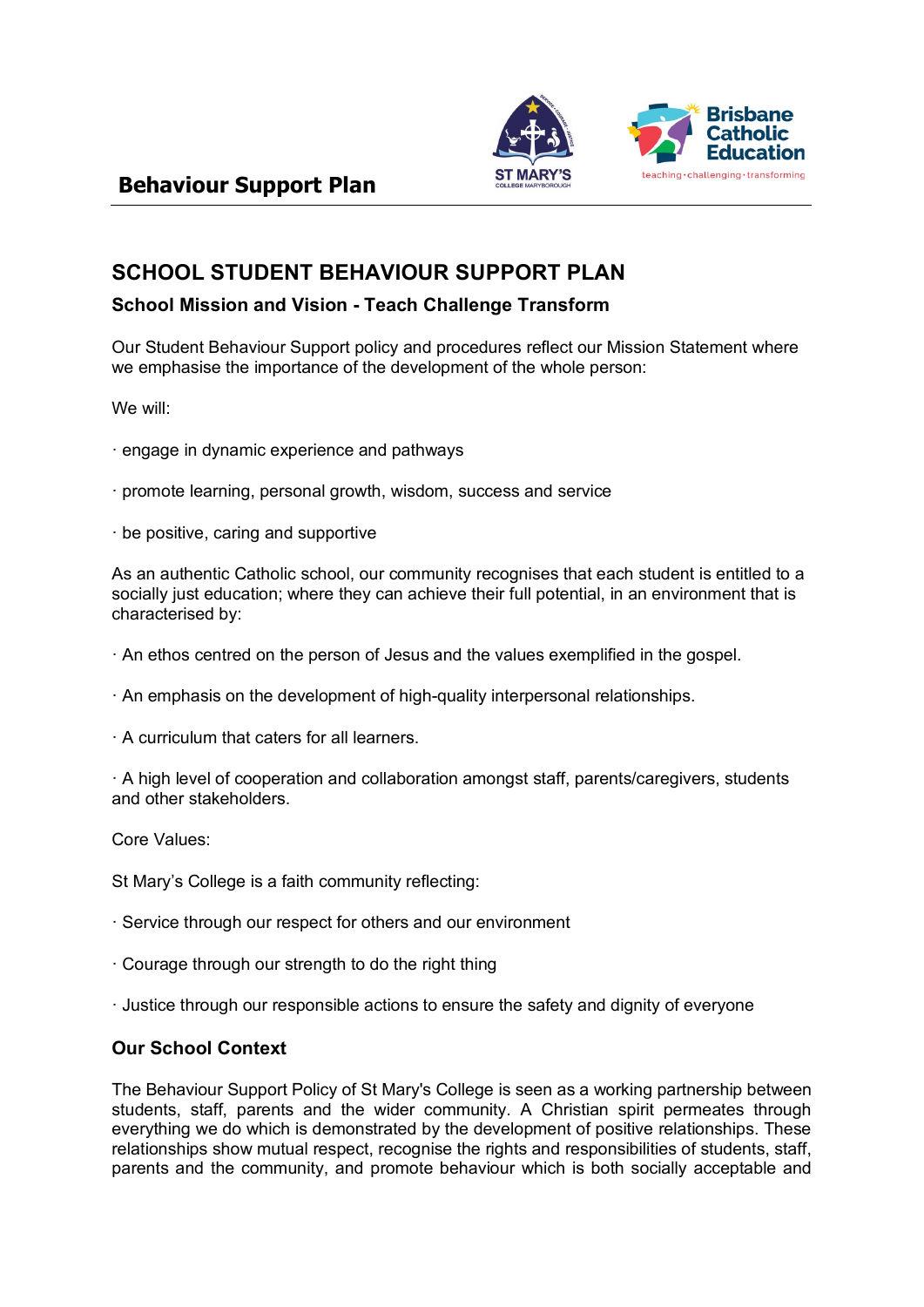

which develops personal responsibility for all concerned. The human dignity of each individual is upheld by encouraging acceptance of individuality, tolerance of differences and forgiveness of one another in keeping with our faith.

## **Consultation and Review Process**

As St Mary's College community grows to reflect our wider community, this Behaviour Support Plan has been developed in consultation with St Mary's College Student Support Services, including Student Support and Pastoral Care, to BCE vision and policies, our own College Vision and Mission and contemporary educational practices.

This Behaviour Support Plan will be reviewed and amended as required every 2 years by the College Student Support Services in consultation with community and with support from BCE.

#### **Section A: Our Student Behaviour Support Systems**

#### **1. Our Beliefs and Common Philosophy about Learning and Teaching**

Our beliefs about teaching and learning socially at school, student behaviour supports, and responding to students to meet their needs, unify us and direct our actions.

At St Mary's College we believe there are five conditions for quality learning outcomes:

- 1. There must be a warm, disciplined, safe and supportive classroom environment where students and teachers develop positive relationships.
- 2. Students should actively engage in the work provided for them by their teachers. Students should seek to understand how learning experiences will be of benefit to them even if they sometimes don't see them as having immediate relevance.
- 3. Students are always asked to do the best they can. The teacher's role is to facilitate this through managing student behaviour appropriately as well as teaching and modelling the skills to promote student success.
- 4. Students are asked to evaluate their own work and try to improve it. It is our belief that all students can be taught to be self-regulated, self-directed learners.
- 5. Quality work should engender a sense of satisfaction. Recognition and encouragement should be given to those students who have done their best.

## **2. Our Systems Approach - Positive Behaviour for Learning (PB4L)**

#### **What is Positive Behaviour for Learning?**

PB4L is a framework (Diagram 1) for schools that use a system approach to positive behaviour supports for all students. The aim of implementing the framework is to achieve increased academic and social progress and achievement for all students by using evidence-based practices. One of the focus areas is explicit teaching of behaviours that assists students to access learning – academically and socially - at all stages of development throughout their education.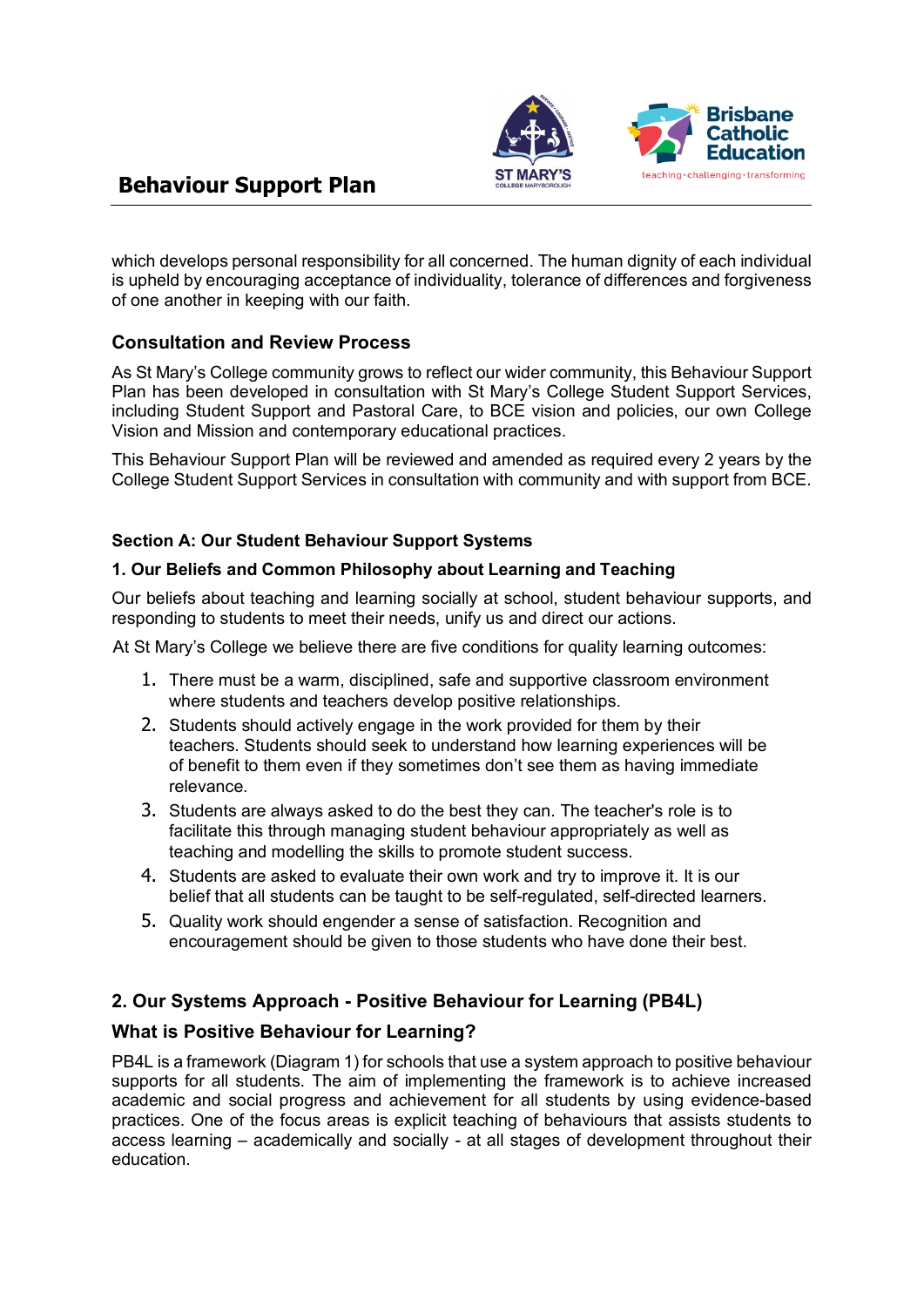



Diagram 1: Adapted from *School-wide Positive Behaviour Support: implementers' blueprint and Self-Assessment,* by OSEP Centre On Positive Behavioural Interventions and Supports, 2004, Eugene OR: Lewis

## **Theoretical and conceptual characteristics**

PB4L is the redesign of learning environments, not students. The theoretical and conceptual understandings of PB4Learning are firmly linked to Behavioural Theory and Applied Behavioural Analysis (Carr et al., 2002). This perspective emphasises that observable behaviour is an important indicator of what individuals have learned and how they operate in their environment. Environmental factors are influential in determining whether a behaviour is likely to occur, and new and alternative pro-social behaviours can be taught (Sugai & Horner, 2002; Sugai et al., 2008)

#### **Continuum of support and key features**

An important component of PB4L is the adoption of a continuum of behavioural supports (Diagram 2) that, like academic instruction, acknowledges that students will need differing levels of behavioural interventions and supports to be successful at school. Within the continuum there are three levels of support.

Tier 1 Universal Supports:

This first level focuses on universal behavioural and academic supports for all students. Here the focus is on prevention of problem behaviours, providing explicit teaching of expected behaviours and creating positive learning environments across all settings in the school. Research has shown that approximately 80-85% of students will respond to proactive universal supports, display the desired appropriate behaviours and have few behaviour problems (Horner & Sugai, 2005; Lewis, Newcomer, Trussell & Ritcher, 2006).

Tier 2 Targeted Supports:

This second level focuses on targeted supports for students who continue to display problem behaviour even with the universal supports in place. Using data analysis, students are identified early, before problem behaviours become intense or chronic, to receive targeted supports such as small group social skill instruction, academic supports, mentoring and/or self-management strategies (Sailor et al., 2013).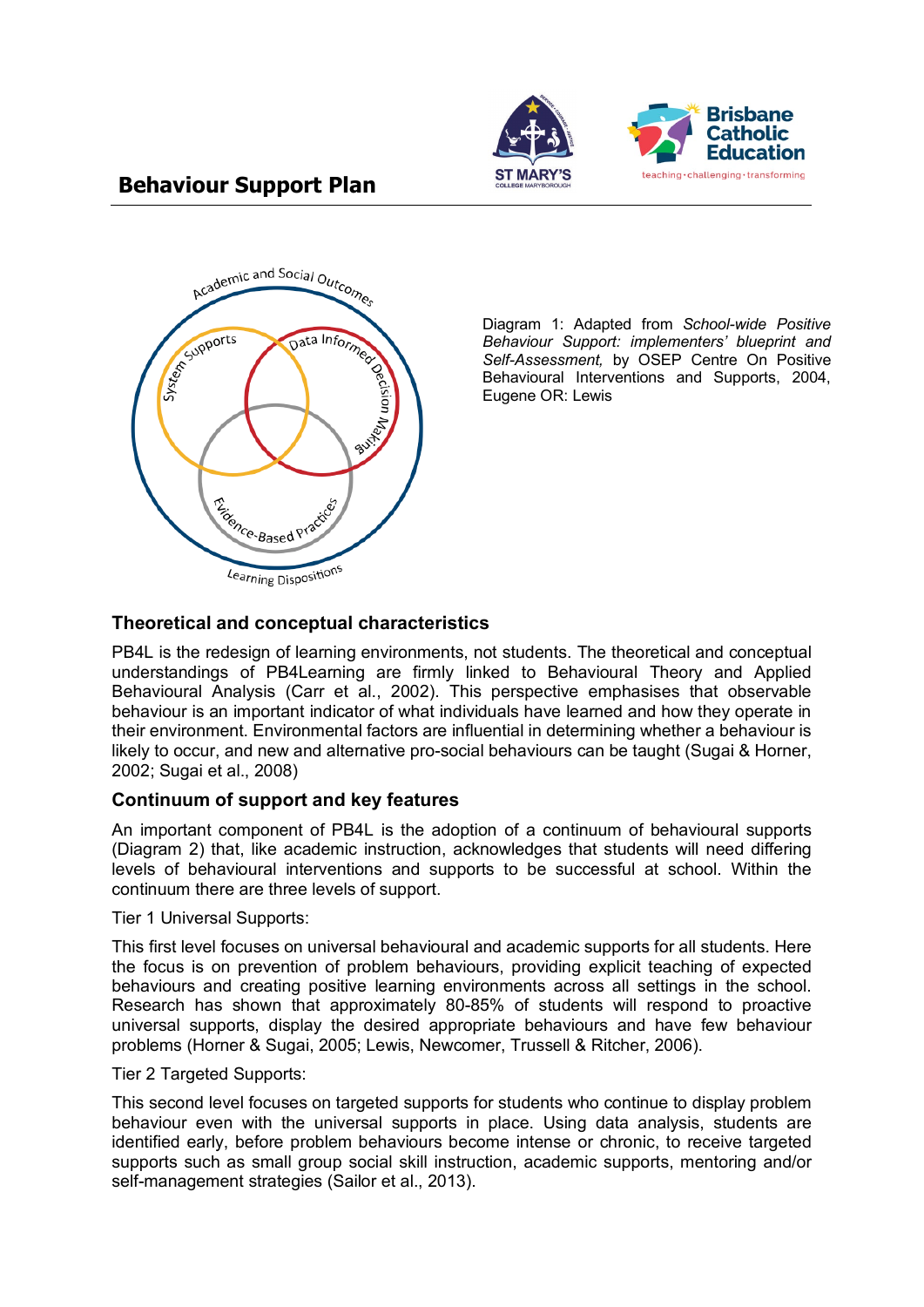

Tier 3 Personalised Supports:

This third level focuses on personalised supports that are intensive and individualised. These students will require highly individualised behaviour support programs based on a comprehensive behavioural assessment, which at times, will include mental health professionals and family and community services.



By building a connected continuum, everyone in the school is aware of how each level of support is connected to the universal systems i.e. every targeted and individualised intervention uses the universal set of behavioural expectations to increase the likelihood of maintenance and generalisation to other contexts.

#### **3. Student Behaviour Support Leadership & Professional Learning for School/College staff**

The St Mary's College Student Behaviour Leadership structure honours the student at the centre and places around the student the support and structures necessary to enable the student the potential to grow.

The core Student Behaviour Support lies with the teacher engaging daily with the student, developing relationships, teaching and building prosocial skills for Positive Behaviour for Learning.

To support the teacher and student, there are several structures and roles in place: inclusive education support including STIE and teacher aides, Learning Leaders, Pastoral Care teachers and leaders, Indigenous Support, Allied Health professionals, Guidance Counsellor, Campus Minister and Chaplain. The support is inclusive of the teacher and respectful of the need for restorative opportunities to rebuild relationships. St Mary's College asks the parents and guardians of students needing further support to also be a part of the support team to build consistency of approaches and to gain insight into the student beyond our campus.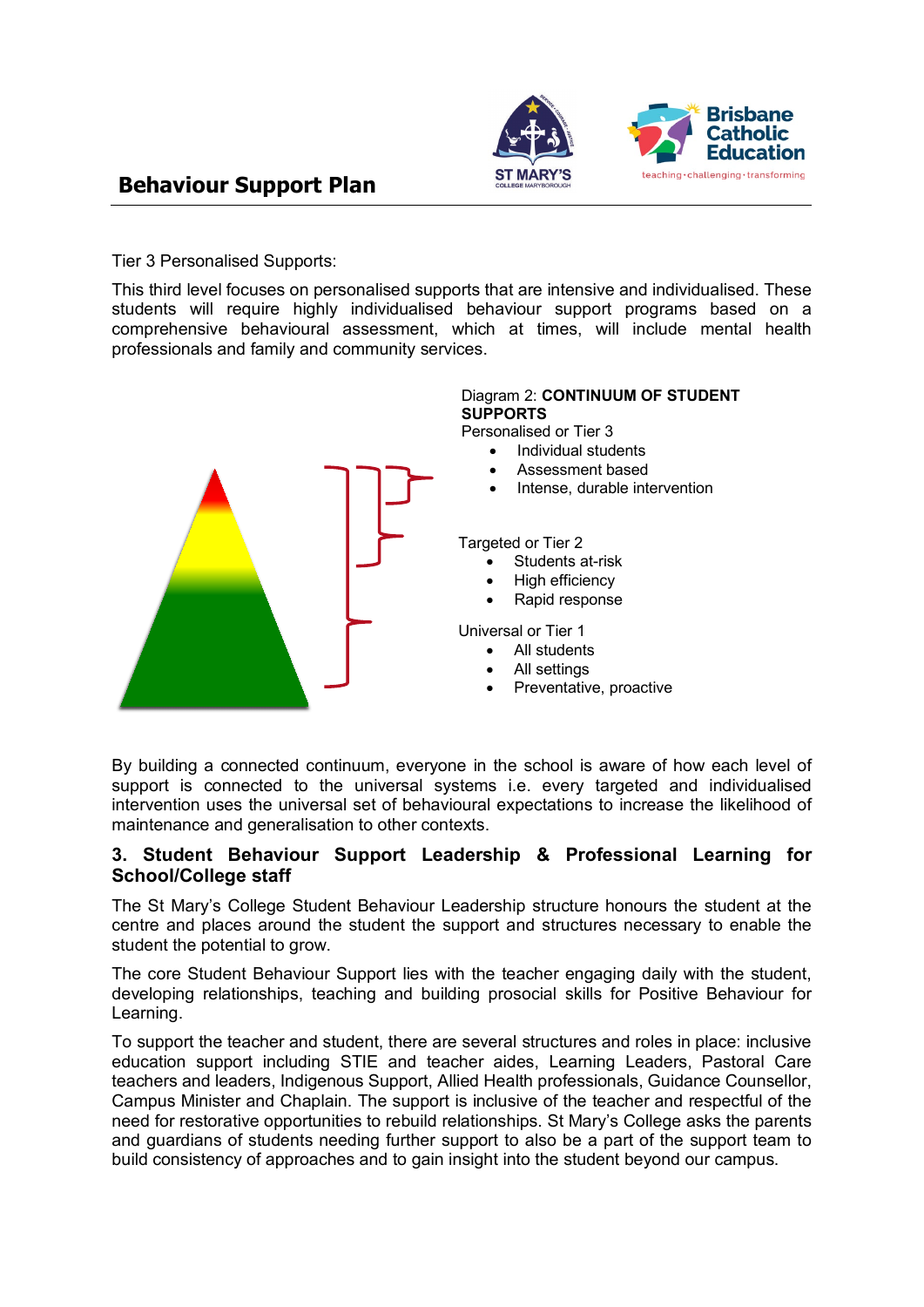

Student Behaviour Support Meetings are called to respond to individual needs and to continue the support for students with ongoing needs. These meetings include all relevant leaders and teachers to wrap around the student the supports needed to assist the student to develop Positive Behaviour for Learning (PB4L). The minutes of the meeting are kept on the Portal for relevant parties to access. The Deputy Principal, on the advice of support leaders, calls meetings and chairs the meeting. Included with the voices of stakeholders is the data available on Engage and BI for a more comprehensive picture of the challenges facing the student.

Professional development in PB4L is offered to all teaching staff, specifically the Tier 1 Seven Essential Components of Positive Behaviour 4 Learning and the 8 Essential Classroom Practices. Leaders in the College receive professional development in the BCE Leaders days for PB4L and BCE support staff are utilised in this process. This professional development is complemented with the inclusion of professional development in Positive Partnerships, Tier 2 & 3 supports, Functional Behaviour Assessment, Social/Emotional Support, National Consistent Collection of Data (NCCD), Coaching and Restorative Practices etc.

## **Section B: Our Student Behaviour Support Practices**

## **1. Clarity: Our Expectations**

School-wide expectations encourage consistent communications and establish a common language for all staff and students across all settings. Agreed upon student expectations promote the school's Catholic Identity and provide consistency across the staff and school community.

Our expectations are demonstrated in our Behaviour Matrix (Appendix C).

Our school Behaviour Matrix is a visual tool that outlines the expectations of behaviours for all students and staff to learn, practice and model. They allow us to teach proactively and to provide students and parents with a positive message about behaviours for learning at school.

In addition to our school expectations, our affective curriculum is informed by the General Capabilities in the Australian Curriculum. The General Capabilities encompass the knowledge, skills, behaviours, and dispositions that will assist students to live and work successfully in the twenty-first century.

The Personal and Social Capability is one of the seven General Capabilities that outlines student developmental stages of Self-awareness, Self-management, Social awareness and Social management. The behavioural and social emotional skills in this capability are to be taught through the learning areas of the approved curriculum. [www.acara.edu.au](http://www.acara.edu.au/)

## **2. Focus: Teaching Expected behaviour**

Effective instruction of expected prosocial behaviour requires more than providing the rule – it requires instruction, practice, feedback, re-teaching and encouragement (Sprague & Golly, 2005). Instruction takes place each day, throughout the day, all year long.

In addition, direct teaching may be done using some or a combination of the following:

• Orientation and Transition Days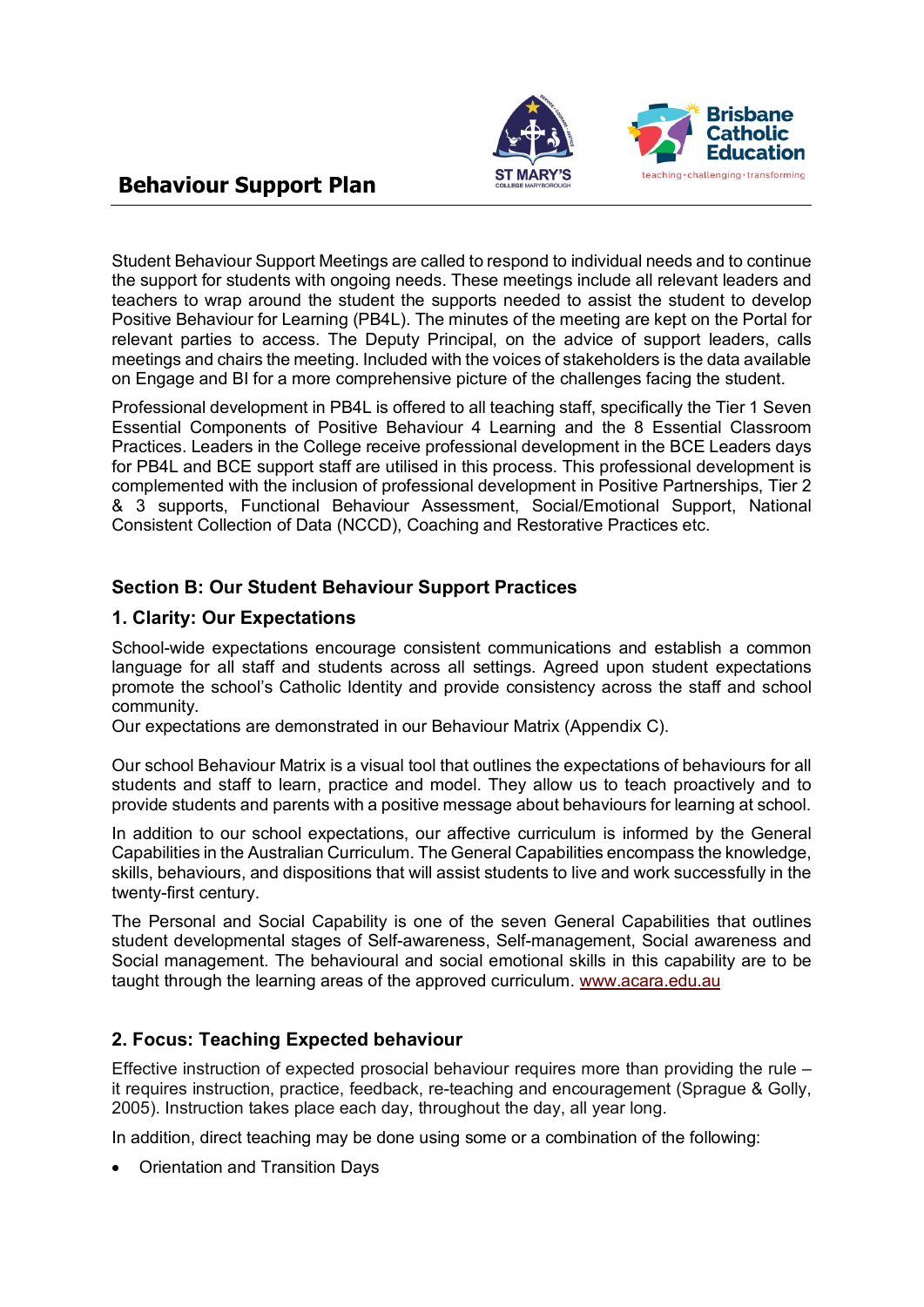

- Daily Pastoral Care time and Extended Pastoral Care periods, throughout the year
- Assemblies followed by group practice
- New student orientation when needed
- General Pastoral Care
- Student leaders and senior students as mentors for peers

## **3. Feedback: Encouraging Productive Behaviours for learning**

Tier 1 Universal Supports:

Feedback should cause thinking (Dylan Wiliam, 2011). In education, we use the term "feedback" for any information given to students about their current achievements (Wiliam, 2011 p.122). Feedback to students provides them with the way to move their learning forward and make progress in their learning.

Our school encourages and motivates students, both as they are learning the expected behaviours and then to maintain those skills and dispositions as students become more fluent with their use. Specifically, our school encouragement system utilises effective, specific positive feedback, adult attention (contingent and non-contingent) and a tangible reinforcement system.

Staff utilise a wide range of acknowledgement strategies with students, reviewed on an annual basis, to support our positive school culture, including:

| <b>School practices that encourage</b>                            | <b>Classroom practices that encourage</b>                                     |
|-------------------------------------------------------------------|-------------------------------------------------------------------------------|
| expected behaviours                                               | expected behaviours                                                           |
| Celebrations (Birthdays, "Outside" achievements)                  | Public Display of work (classrooms, library,<br>Chapel, Trade Training Centre |
| Articles in St Mary's College                                     | Praise/Encouragement (Verbal/Written),                                        |
| Newsletter - Fortnightly Electronic Publication                   | Commendation Letters, Student of the Month                                    |
| Announcements on the College Website and<br><b>Facebook Pages</b> | Phone calls, emails or communication to parents                               |
| Award ceremonies rewarding academic                               | PB4L principles – teaching and actioning positive                             |
| application and service excellence                                | behaviour and positive behaviour changes                                      |

Tier 2 Targeted Supports:

Targeted evidence-based interventions play a key role in supporting students at risk of academic and social problems and may prevent the need for more intensive interventions (Sailor et.al., 2009). These students consistently have trouble with low level but disruptive behaviours that interfere with instruction and hinder student learning. Targeted inventions should be timely and responsive and use similar strategies and social curriculum across a group of students.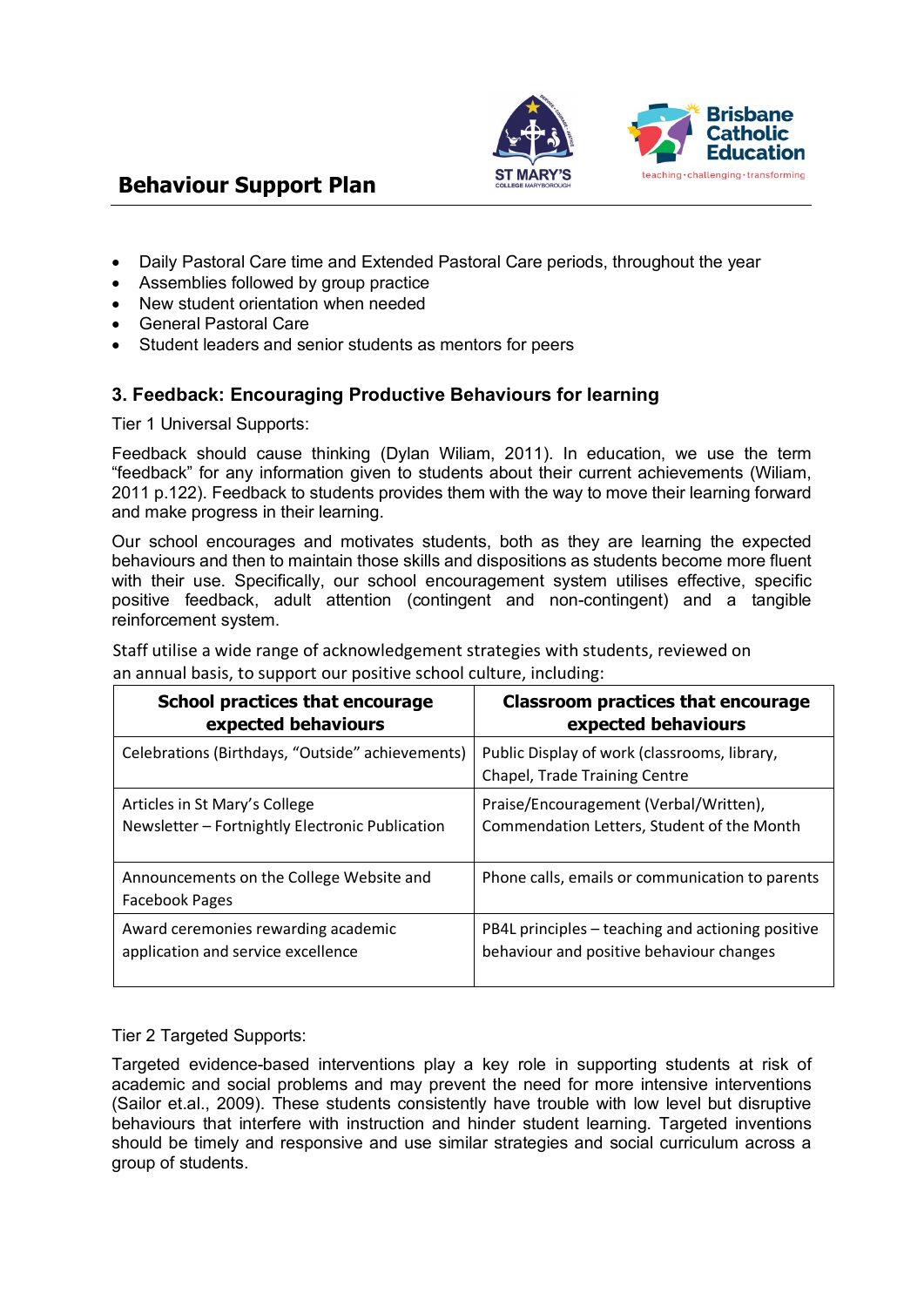

Students are identified proactively, using academic, behaviour and attendance data accompanied by teacher nomination or through a screening process. Our targeted supports have systems in place to monitor student progress, make modifications, and gradually decrease support as student behaviour and engagement improves.

The evidence-based targeted supports currently available for students in the school include:

- The Behaviour Education Program (Check in- Check out) (Crone, Horner & Hawken, 2004). This evidence-based Tier 2 support builds on the school-wide expectations by providing students with frequent feedback and reinforcement from their teacher/s, a respected facilitator, and the student's parents for demonstrating appropriate behaviour and academic engagement. The goal is to progress the student to self-management.
- The Check and Connect Mentoring Program (Christenson et al, 2012). The core of Check and Connect is a trusting, relationship between the student (Year 10 -12) and a caring, trained teacher mentor. This mentor both advocates for and challenges the student and partners with the family, school, and community to keep education salient for the student.
- Social Skills Clubs/Groups. This type of intervention involves directly teaching social skills to enhance a student's ability to interact with peers and adults. Whilst social skill instruction may be part of the work done in universal supports this type of targeted support occurs in smaller groups with students who require additional practice and feedback on their behaviour. A teacher or guidance counsellor facilitates this type of group.

Tier 3 Personalised Supports:

Successful outcomes for students whose behaviour has not responded to Universal or Targeted supports are dependent on our ability to intervene as early as possible with appropriate evidence–based interventions. A function-based approach is an essential feature of PB4L.

Personalised supports currently on offer at the school include:

- Functional Behavioural Assessment and designing an Individual Behaviour Support Plan
- Pro-active, Collaborative Problem-Solving process (Dr Ross Greene)
- Guidance Counsellor support services
- Student Support Team case management planning and implementation of individualised support plans and monitoring data
- Partnerships with outside support agencies and specialists
- The Check and Connect Mentoring Program (Christenson et al, 2012).
- Students at Risk Meetings

#### **4. Feedforward: Responding to Unproductive Behaviours**

Even with our positive approach to teaching and supporting expected behaviours for learning, unproductive student behaviour will still occur. For some students, they do not know how to perform the expected behaviour, or don't know it well enough to routinely use it at the appropriate times. For some students, the maladaptive behaviours they are using appear to meet their needs. When responding to unproductive behaviours, all staff take a positive, supportive approach that builds, maintains, and sustains relationships with students.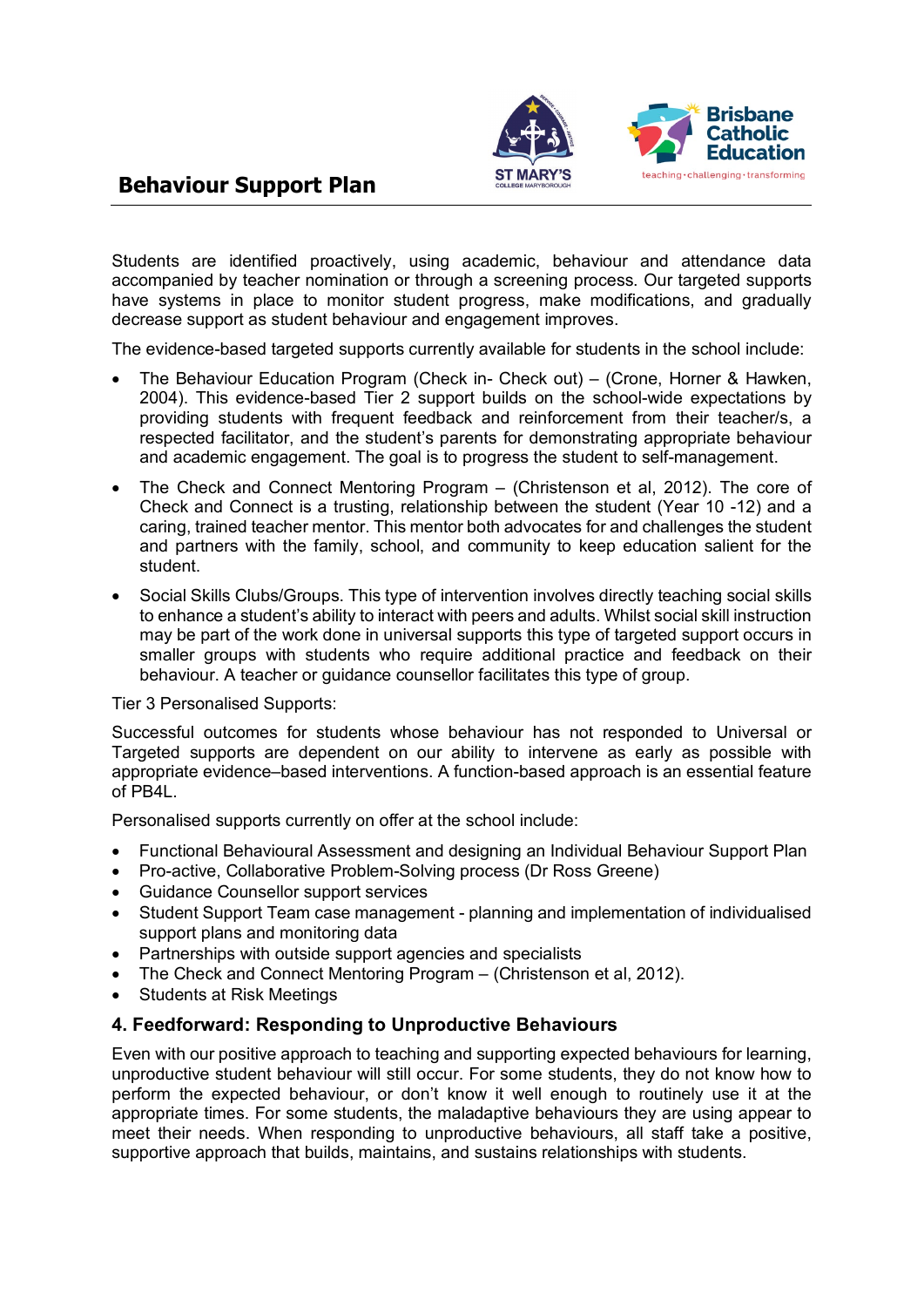

To feedforward when responding to unproductive student behaviours, we have a system in place that enables staff to respond to minor unproductive behaviours efficiently and effectively, to chronic persistent minor behaviours and to major unproductive behaviours that hinder learning. In this continuum, thinking begins with clarity between minor behaviours (that can and should be managed by teachers, within the context of the classroom and non-classroom settings) and major behaviours (that are best managed in a more private setting with the class teacher and leadership in partnership). The definitions of teacher managed behaviours (Minor) and teacher plus leadership managed behaviours (Major) have been included in Appendix A.

Although the teacher is the key problem solver when responding to minor behaviours, they collaborate, and share creative strategies, with colleagues. Teachers respond to minor behaviours using best practices that include reminders of expectations, re-directing to learning and re-teaching behaviours. Appendix B includes a summary of practices that may be utilised.

The positive, support strategies currently in place for responding to unproductive behaviours at our school can be classified under the three evidence-based approaches recommended in BCE SBS policy and procedures, and include:

| De-escalation                 | <b>Problem-solving</b>      | <b>Restorative</b>          |
|-------------------------------|-----------------------------|-----------------------------|
| Supervised calm time in a     | Teacher - student           | Student apology             |
| safe space in the classroom   | conversation                | Student contributes back to |
| Supervised calm time in a     | Work it out together plan - | the class or school         |
| safe space outside of the     | teacher and student         | community                   |
| classroom                     | Teacher - student - parent  | Restorative conversation    |
| Set limits                    | meeting                     | Restorative conference      |
| Individual crisis support and | Teacher $-$ student $-$     |                             |
| management plan               | leadership conversation     |                             |

#### **5. BCE Formal Sanctions**

- **Detention**
- **Suspension**
- Negotiated Change of School
- **Exclusion**

 $\mathbf{r}$ 

For appeals, the school aligns to BCE processes.

| St Mary's Detention Procedures  | 2021 St Mary's Detention Procedures                           |
|---------------------------------|---------------------------------------------------------------|
| St Mary's Suspension Procedures | 2021 St Mary's Suspension Procedures                          |
| St Mary's Exclusion Procedures  | 2021 St Mary's Exclusion Procedures                           |
| Appeals                         | Student, Parent & Guardian Complaints Management<br>Procedure |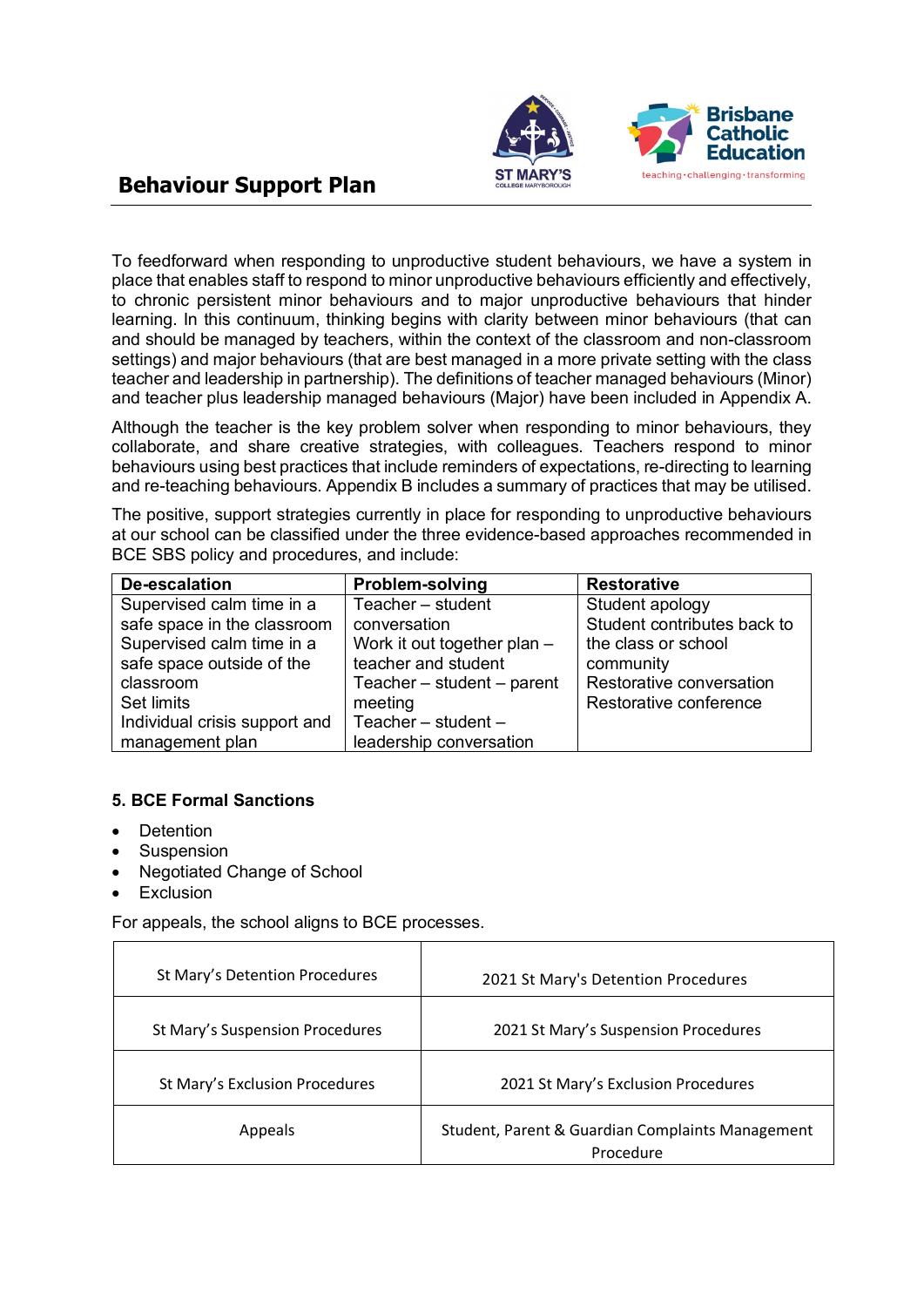

## **6. Bullying and Cyberbullying – information, prevention, and school/college responses**

Bullying and harassment can be physical, verbal, social and cyber. In all cases there is an imbalance of power and an intent to harm through repetition of bullying and harassment behaviours.

All cases of bullying and harassment need addressing if the cycle of bullying and harassment is to be broken. It is also essential that learning always occurs when school processes and procedures are applied in each instance. Both the students exhibiting these behaviours and those experiencing these behaviours have a right to develop strategies which will enable them to effectively engage in life after school.

Empathy is key to addressing the intent to cause harm and imbalances of power.

Studies show that bullies quite often have very low self-esteem which explains their need to position themselves above other, perceived 'weaker' individuals to make them feel better about themselves. Having low self-esteem also means that people who bully have to rely on others for their power base.

Developing empathy among community members is essential if this power base is to be reduced. While studies have shown that people who bully struggle with empathy (which further explains their behaviour), the key is to develop empathy among all students through inclusive and multi-faceted practices. This drastically reduces any intent to cause harm which in turn reduces the number of students prepared to support the bully and their behaviour. Without 'bystanders' the bully's powerbase is seriously eroded.

Effective processes and procedures, to develop empathy in our students and assist in the restoration of relationships post bullying and harassment, are key to addressing ongoing inappropriate behaviours.

St Mary's College has implemented proactive and preventative action to prevent bullying and harassment happening in the first place through promotion of our values and expectations, learning experiences around bullying and harassment behaviours through pastoral care programs and through the explicit, ongoing teaching of prosocial behaviours. In the circumstance where a student believes they have seen or are experiencing bullying and harassment, a Red Button reporting system is available on the student desktop. Pastoral Leaders receive the report and follow up with an investigation, informing families and restorative practices. Supports are put in place to assist the perpetrator with strategies and skills to no longer bully and harass others. The Pastoral Team survey the students each year on Bullying and Harassment in our College and inform pastoral programs with these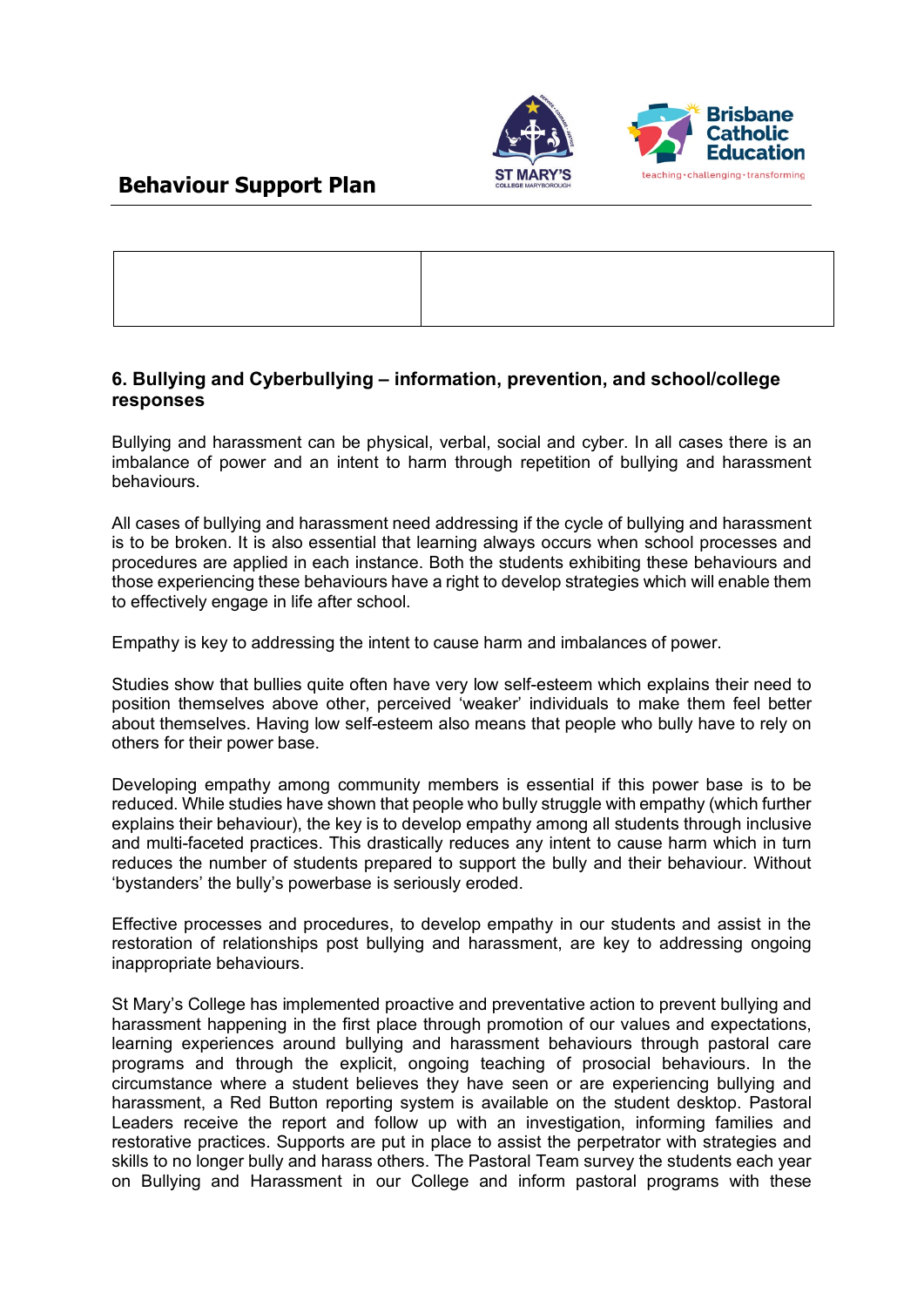

outcomes. Teachers are vigilant in responding to ongoing harassment or bullying in classrooms through the explicit reference to the expected behaviours and the explicit teaching of prosocial behaviours, giving feedback to students on their choices and redirecting behaviours.

Appendix D is the St Mary's College Bullying and Harassment Support Flowchart indicating our response procedures.

In summary, St Mary's College committed to:

• positive, proactive practices in support of student behaviour and wellbeing

• promote preventative approaches to bullying and responsive approaches to restoring relationships

• fostering respectful interpersonal relationships among and between all community members

• promote positive behaviour support as an integral part of all learning and teaching experiences.

#### **Section C: Our Student Behaviour Support Data**

#### **1. Data Informed Decision Making**

The BCE Engage Student Support System is the database all BCE schools are required to use to collect behavioural data for analysis and decision-making. The Engage Student Support System has capacity to record minor and major behavioural incidents so that schools can make data informed decisions about student supports. It also has capacity for schools to record, store and analyse Tier 2 Targeted and Tier 3 Personalised supports, information, and data.

It is mandatory for all BCE schools to record major incidents of bullying, weapons and drugs incidents and complete the accompanying record documentation in the system as comprehensively as possible. Suspension records are also mandatory to complete in the database.

Staff utilise the data gathered in the Engage Student Support System and the BI Tool to monitor the needs of students which in turn informs ongoing explicit teaching and learning of prosocial behaviours and informing what practices are being supportive and making a positive change for students. The data is also analysed by leadership teams to see where repetition of concerns arise so as a school we can attend to these needs of students. The data is to inform the addition of supports needed by a student in learning and developing prosocial skills to improve learning.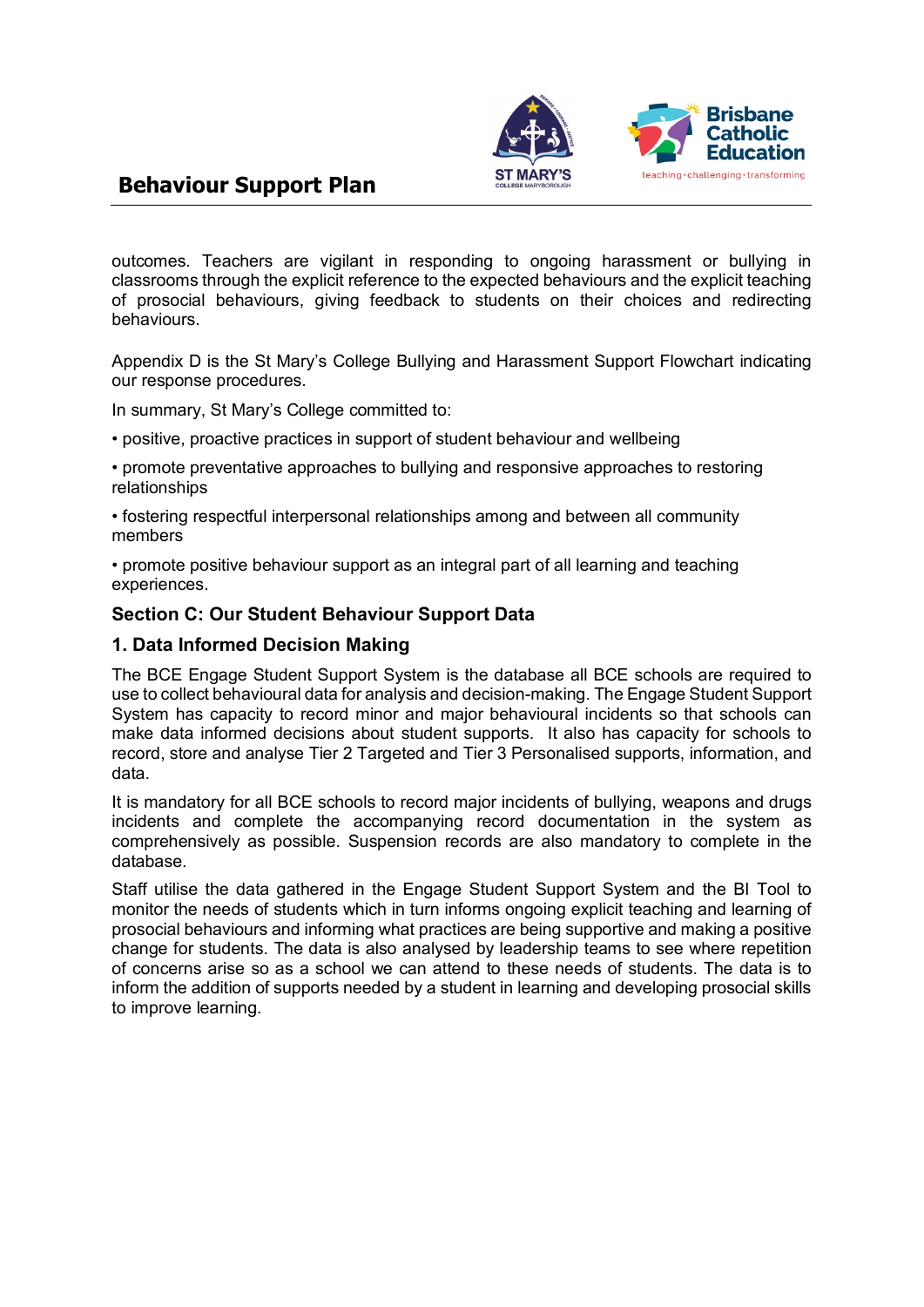

#### **References**

Carr, E. G., Dunlap, G., Horner, R. H., Koegel, R. L., Turnbull, A. P., & Sailor, W. (2002). Positive Behavior Support: Evolution of an applied science. Journal of Positive Behavior Interventions, 4, 4-16.

Christenson, S., Stout, K. & Pohl, A. (2012). Check and Connect- Implementing with Fidelity. University of Minnesota.

Crone, D. A., Horner, R. H., & Hawken, L. S. (2004). Responding to problem Behavior in schools. New York: Guilford Press.

Greene, R.W. (2014). Lost at school: Why our kids with behavioral challenges are falling through the cracks and how we can help them. New York: Scribner.

Horner, R. H. & Sugai, G. (2005) School-wide positive behavior support: An alternative approach to discipline in schools. In L. Bambara & L. Kern (Eds.), Positive behavior support (pp359-390). New York: Guilford.

Lewis, T. J., & Newcomer, L., Trussell, R., & Richter, M. (2006). School-wide positive behaviour support: Building systems to develop and maintain appropriate social behaviour. In C.S. Everston & C.M Weinstein (Eds.), Handbook of Classroom management: Research, practice and contemporary issues (pp833-854). New York: Lawrence Erlbaum.

Newton, S. J., Horner, R. H., Algozzine, R. F., Todd, A. W., & Algozzine, K. M. (2009). Using a problem-solving model to enhance data-based decision making in schools. In W. Sailor, G. Dunlap, G. Sugai & R. Horner (Eds.) Handbook of positive behavior support (pp. 551-580). New York, NY: Springer

Sailor, W., Dunlap, G., Sugai, G., & Horner, R., Eds. (2009). Handbook for positive behavior support. New York: Springer Science and Business Media.

Sprague, J. & Golly, A. (2005). Best behavior: Building positive behavior support in schools. Boston, MA: Sopris West Educational Services.

Sugai, G., & Horner, R.H. (2002). The evolution of discipline practices: School-wide positive behaviour supports. Child and Family Behaviour Therapy, 24. 23-50.

Witt, J. C., Daly, E. J., & Noell, G. (2000). Functional Behaviour Assessment: A Step by Step Guide to Solving Academic and Behaviour Problems. New York: Sophis West.

#### **Relevant Brisbane Catholic Education Policies**

- **BCE Student Protection Processes**
- Management of Drug Related Incidents
- Management of Weapons in Schools
- Code of Conduct
- Student Attendance policy
- Student Diversity and Inclusion policy
- Student with Disability policy
- Student Behaviour Support policy
- Student Behaviour Support procedure
- Student, Parent and Guardian Complaints Management policy
- Student Wellbeing policy.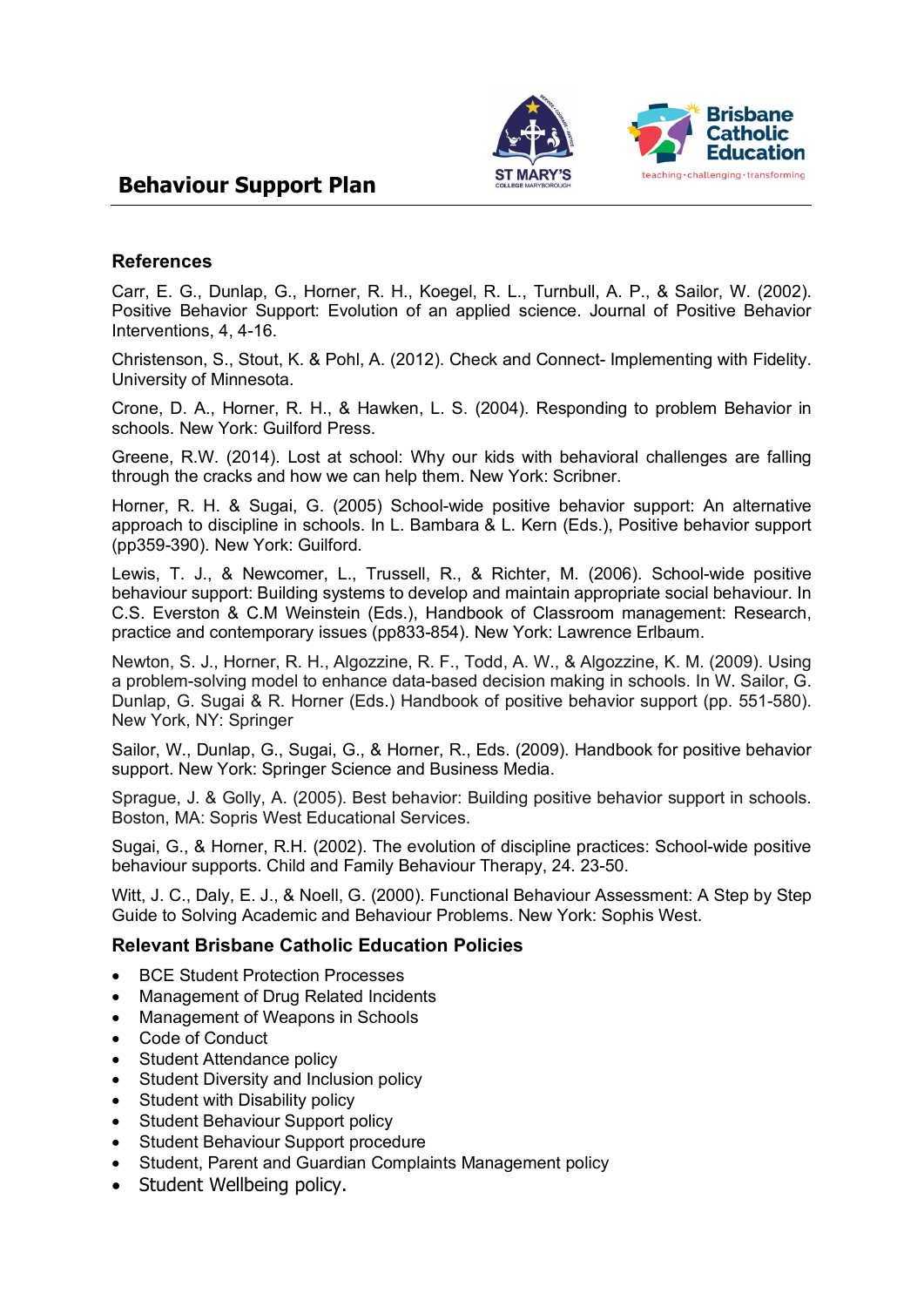

**Responsibility for implementation:**Staff, students and parents/guardians **Policy status:**Update **Key stakeholders:** Staff, students and families **Endorsement Body:** Senior Leadership Team **Policy Author:** Deputy Principal **Date of Review:** 2021 **Date of Scheduled Review:** 2023

**The content of this policy can be changed at the College's discretion at any time without notification.**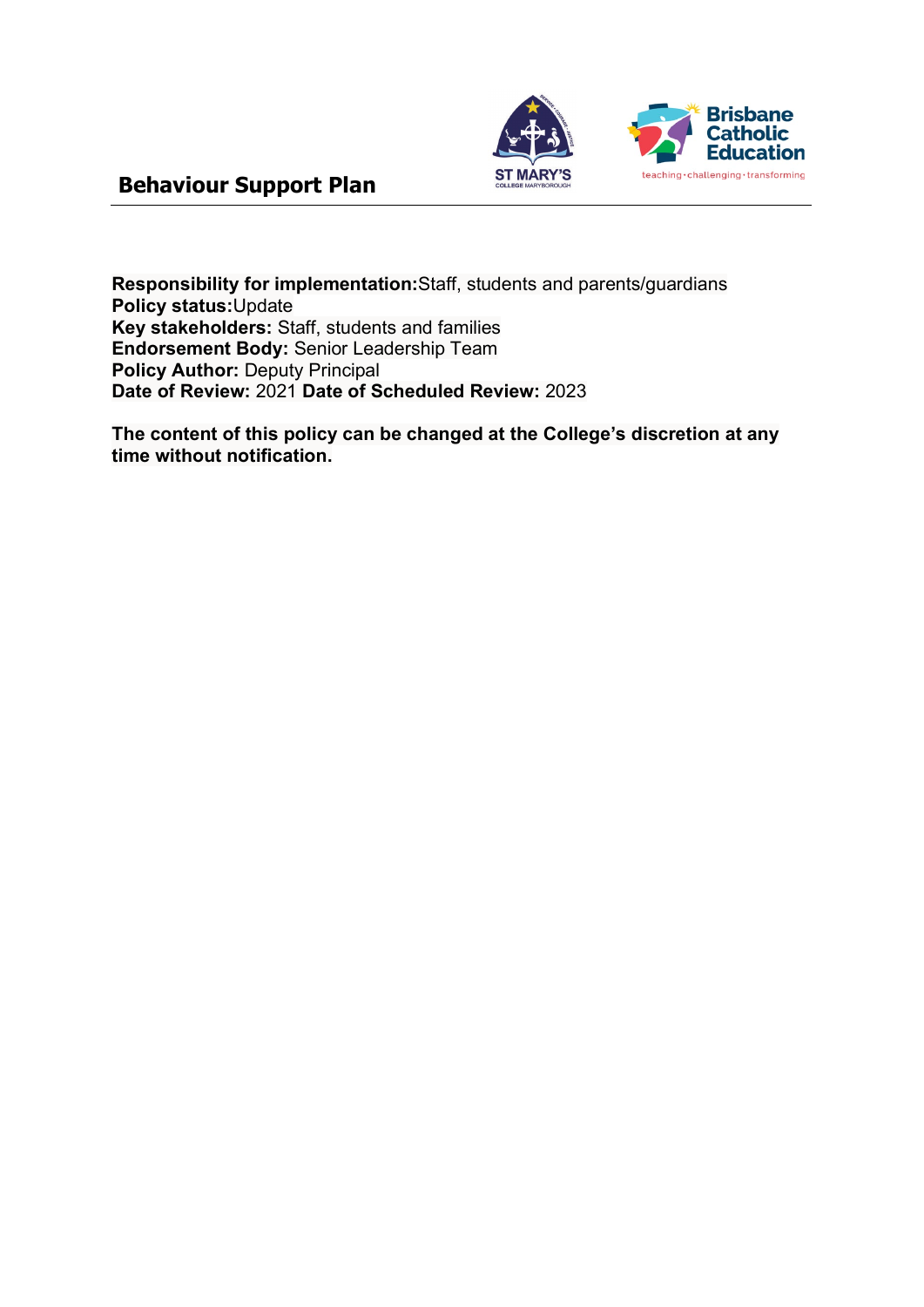# **Appendix A - Behaviour Definitions**

## **Minor Behaviours**

|                | <b>Descriptor</b>       | <b>Definition</b>                                    | <b>Example</b>                          |
|----------------|-------------------------|------------------------------------------------------|-----------------------------------------|
| $\mathbf{1}$   | Inappropriate verbal    | Student engages in low                               | Calling someone an "idiot",             |
|                | language                | intensity instance of                                | swearing if they kick their toe         |
|                |                         | inappropriate language                               |                                         |
| $\overline{2}$ | Physical contact        | Student engages in non-                              | Pushing in the tuckshop line            |
|                |                         | serious, but inappropriate                           |                                         |
|                |                         | contact                                              |                                         |
| 3              | Defiance/non-           | Student engages in brief or                          |                                         |
|                | compliance              | low intensity failure to                             |                                         |
| 4              |                         | respond to adult requests                            |                                         |
|                | <b>Minor Disruption</b> | Student engages in low                               | Calling out, talking to a peer in class |
|                |                         | intensity, but inappropriate<br>disruption           |                                         |
| 5              | Uniform violation -     | Students wears clothing that                         | Wrong socks, wrong shorts for sport     |
|                | Minor                   | is near but not within the                           |                                         |
|                |                         | school's dress code                                  |                                         |
| 6              | Technology Violation -  | Student engages in non-                              |                                         |
|                | Minor                   | serious but inappropriate (as                        |                                         |
|                |                         | defined by the school) use                           |                                         |
|                |                         | of mobile phone, mp3                                 |                                         |
|                |                         | player, camera and/or                                |                                         |
|                |                         | computer                                             |                                         |
| 7              | Property misuse         | Student engages in low                               | Using equipment contrary to its         |
|                |                         | intensity misuse of property                         | design or purpose                       |
| 8              | Late                    | Students arrive late to class                        | Tardy late to class not late to school  |
|                |                         |                                                      | as this is often beyond the control of  |
|                |                         |                                                      | a primary school student                |
| 9              | Out of Bounds           | Student is in an area within                         |                                         |
|                |                         | the school grounds that has                          |                                         |
|                |                         | been designated "off limits"                         |                                         |
| 10             | Lying/Cheating          | at that particular time<br>Student engages in "White |                                         |
|                |                         | Lies"                                                |                                         |
| 11             | Teasing                 | Isolated inappropriate                               |                                         |
|                |                         | comments (ongoing teasing                            |                                         |
|                |                         | would fit under bullying)                            |                                         |
| 12             | Sexual Behaviour        | Sexual behaviours that are                           | Green light behaviours                  |
|                |                         | normal, age-appropriate,                             |                                         |
|                |                         | spontaneous, curious,                                |                                         |
|                |                         | mutual, light-hearted, and                           |                                         |
|                |                         | easily diverted                                      |                                         |
|                |                         | experimentation.                                     |                                         |
| 13             | Incomplete tasks        | Student has failed to                                | Has difficulty starting a learning      |
|                |                         | complete a set piece of work                         | task, continuing on task, or            |
|                |                         | in a clearly specified time                          | completing learning tasks               |
|                |                         | frame                                                |                                         |

# **Major Behaviours**

| <b>Descriptor</b> | <b>Definition</b>                | <b>Example/Non-Example</b>                                                                                            |
|-------------------|----------------------------------|-----------------------------------------------------------------------------------------------------------------------|
| Verbal Aggression | Language directed at others in a | Swearing, aggressive                                                                                                  |
|                   | demeaning or aggressive manner   | stance, language directed to<br>hurt or show disrespect,<br>intimidating body language,<br>intimidating tone of voice |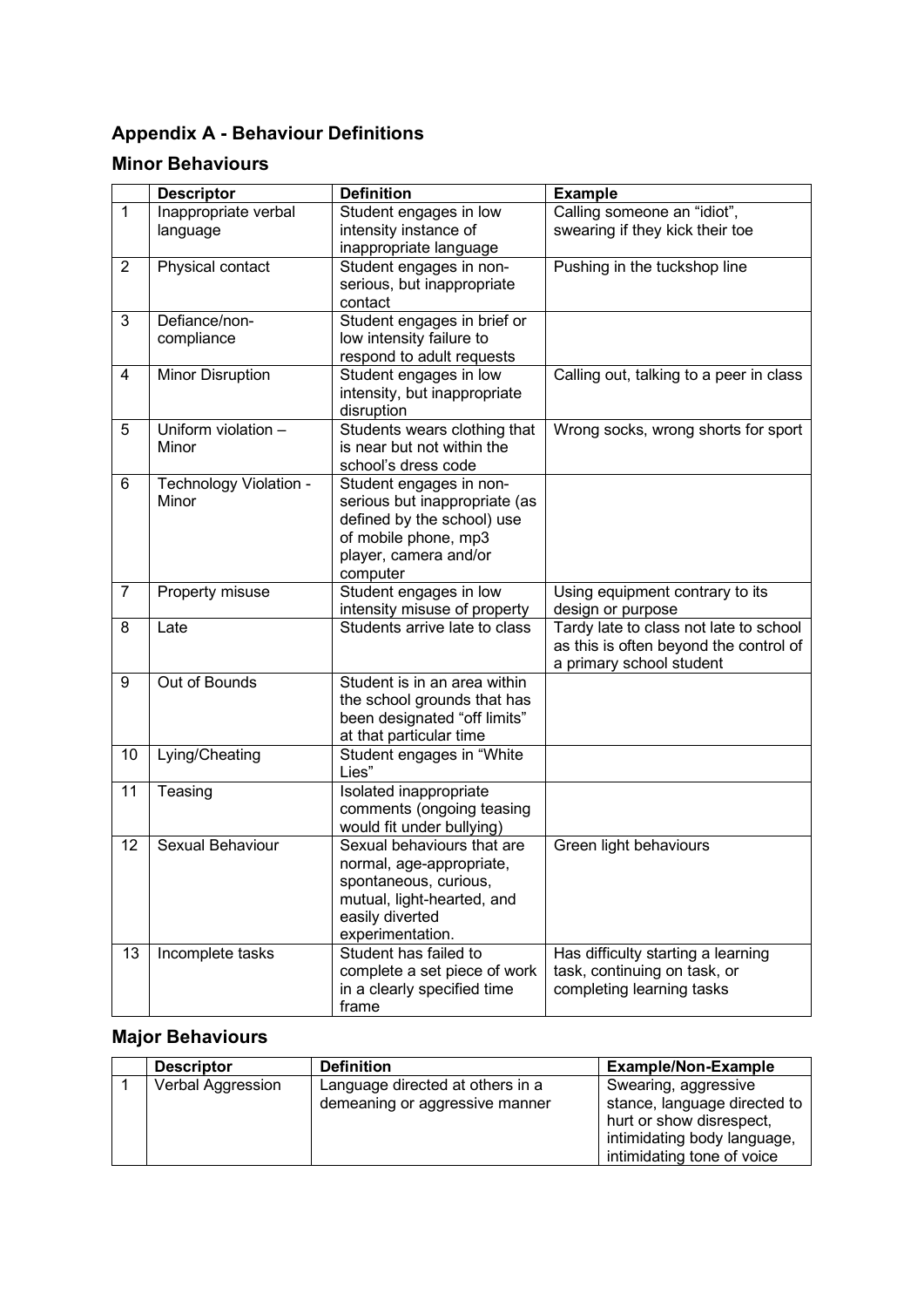|                | <b>Descriptor</b>                       | <b>Definition</b>                                                                                                                                                                                                                                                                                                                       |                                                                                                                                                                                                                                        |
|----------------|-----------------------------------------|-----------------------------------------------------------------------------------------------------------------------------------------------------------------------------------------------------------------------------------------------------------------------------------------------------------------------------------------|----------------------------------------------------------------------------------------------------------------------------------------------------------------------------------------------------------------------------------------|
| $\overline{2}$ | <b>Physical Aggression</b>              | Actions involving serious physical<br>contact where injury might occur                                                                                                                                                                                                                                                                  | Hitting, punching, hitting<br>with an object, kicking,<br>pulling hair, scratching etc.                                                                                                                                                |
| 3              | Harassment/Bullying                     | Student delivers disrespectful<br>messages (verbal or gestural) to<br>another person that includes threats<br>and intimidation, obscene gestures,<br>pictures, or written notes                                                                                                                                                         | Disrespectful messages<br>include negative comments<br>based on race, religion,<br>gender, age, and/or national<br>origin; sustained or intense<br>verbal attacks based on<br>ethnic origin, disabilities or<br>other personal matters |
| 4              | Defiance/non-<br>compliance - Major     | Refusing request of a teacher or<br>supervisor, talking back in an angry<br>and/or rude manner to staff,<br>ignoring/walking away from staff,<br>running away                                                                                                                                                                           |                                                                                                                                                                                                                                        |
| 5              | <b>Major Disruption</b>                 | Persistent behaviour causing an<br>interruption in a class or an activity                                                                                                                                                                                                                                                               | Sustained loud talking,<br>yelling or screaming; noise<br>with materials; and/or<br>sustained out-of-seat<br>behaviour                                                                                                                 |
| 6              | Major Dress Code<br>Violation           | Student wears clothing that does not fit<br>within the dress code of the school                                                                                                                                                                                                                                                         | "Gang" undershirts,<br>offensive T-shirts etc.                                                                                                                                                                                         |
| $\overline{7}$ | Property<br>Damage/Vandalism            | Student participates in an activity that<br>results in substantial destruction or<br>disfigurement of property                                                                                                                                                                                                                          | Throwing a computer,<br>graffiti of school buildings,<br>arson                                                                                                                                                                         |
| 8              | Skip Class/Truancy                      | Students leaves class/school without<br>permission or stays out of class/school<br>without permission                                                                                                                                                                                                                                   |                                                                                                                                                                                                                                        |
| 9              | Theft                                   | Student is in possession of, having<br>passed on, or being responsible for<br>removing someone else's property                                                                                                                                                                                                                          |                                                                                                                                                                                                                                        |
| 10             | Forgery/Plagiarism                      | Student has signed a person's name<br>without that person's permission<br>(forgery). Plagiarism is submitting<br>someone else's work as your own. It<br>occurs when a writer deliberately uses<br>someone else's language, ideas, or<br>other original (not common knowledge)<br>material without acknowledging its<br>original source. |                                                                                                                                                                                                                                        |
| 11             | Major Technology<br>Violation           | Student engages in inappropriate (as<br>defined by school) use of cell phone,<br>music/video players, camera, and/or<br>computer.                                                                                                                                                                                                       | Accessing inappropriate<br>websites, using someone<br>else's log in details,<br>inappropriate additions to<br>Facebook (written and<br>images)                                                                                         |
| 12             | Use/possession of<br>Alcohol            | Student is in possession or is using<br>alcohol                                                                                                                                                                                                                                                                                         |                                                                                                                                                                                                                                        |
| 13             | Use/possession of<br><b>Other Drugs</b> | Student is in possession of or is using<br>illegal drugs/substances or imitations<br>or is using prescription drugs contrary<br>to their doctor's directions                                                                                                                                                                            |                                                                                                                                                                                                                                        |
| 14             | Misuse of Legal<br>Drugs                | Inappropriate use or distribution of<br>legal drugs/medications                                                                                                                                                                                                                                                                         | Intentionally overdosing of<br>ADHD medications.<br>Sharing around an inhaler to<br>get a "Buzz"                                                                                                                                       |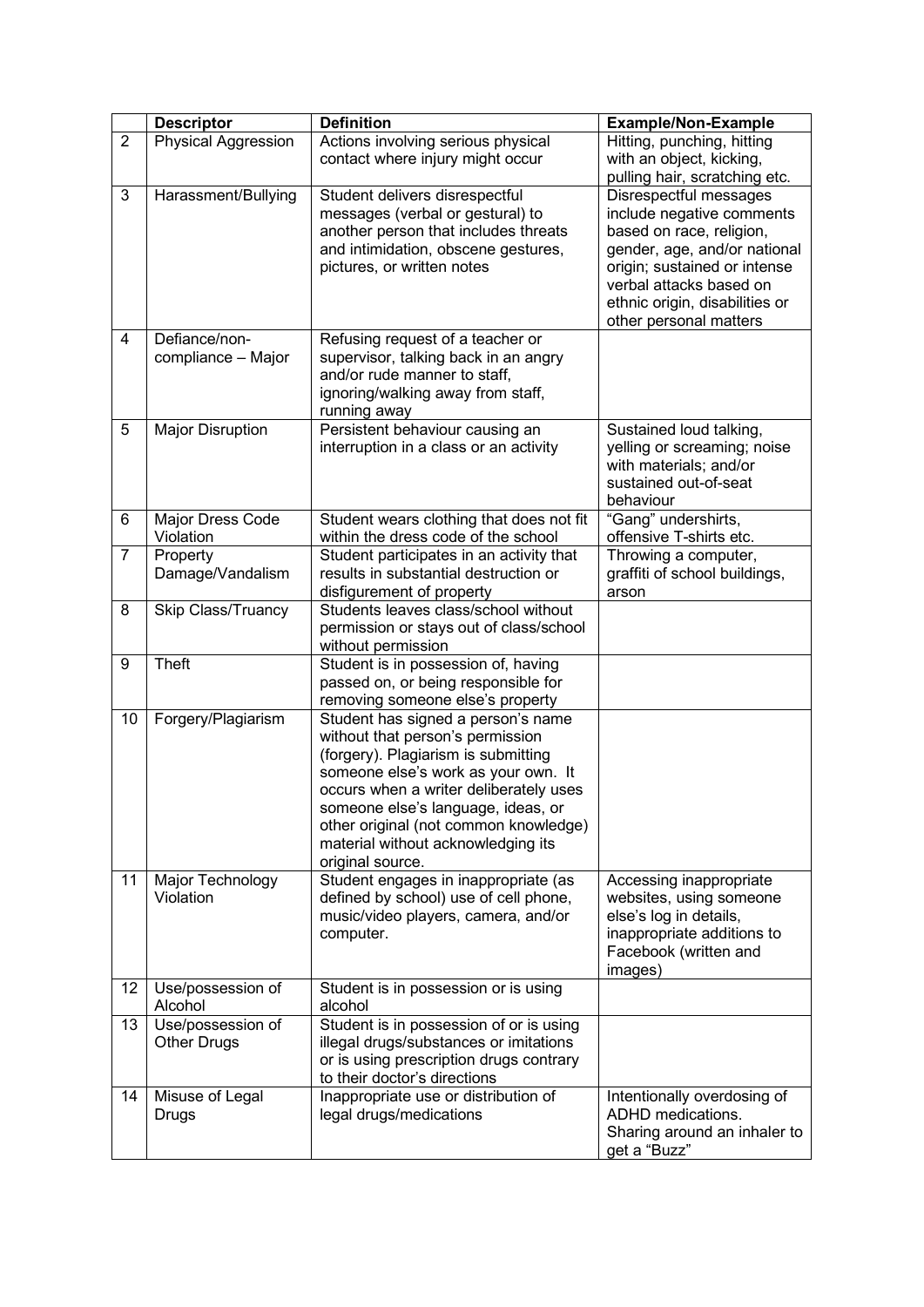|    | <b>Descriptor</b>                 | <b>Definition</b>                                                                                                                                                                   | <b>Example/Non-Example</b>                                                                                                                |
|----|-----------------------------------|-------------------------------------------------------------------------------------------------------------------------------------------------------------------------------------|-------------------------------------------------------------------------------------------------------------------------------------------|
| 15 | Use/possession of<br>Tobacco      | Student is in possession of or is using<br>tobacco either at school or on the way<br>to and from or at any time they are in<br>school uniform                                       |                                                                                                                                           |
| 16 | Use/possession of<br>Weapons      | Student is in possession of knives or<br>guns (real or look alike), or other<br>objects readily capable of causing<br>bodily harm                                                   |                                                                                                                                           |
| 17 | Use/possession of<br>combustibles | Student is in possession of<br>substances/objects readily capable of<br>causing bodily harm and/or property<br>damage (matches, lighters,<br>firecrackers, gasoline, lighter fluid) |                                                                                                                                           |
| 18 | <b>Bomb Threat/False</b><br>Alarm | Student delivers a false message of<br>possible explosive materials being on-<br>school site, near school site, and/or<br>pending explosion with the intent to<br>disrupt school    | The intent is one of a<br>"prank" to disrupt the school<br>day and/or Emergency<br>Services                                               |
| 19 | Academic<br>Disengagement         | Student does not complete and/or<br>submit summative assessment pieces<br>or avoids exams                                                                                           | Avoiding group assignment<br>work, minimal drafting of<br>assessment or has difficulty<br>engaging with learning over<br>a period of time |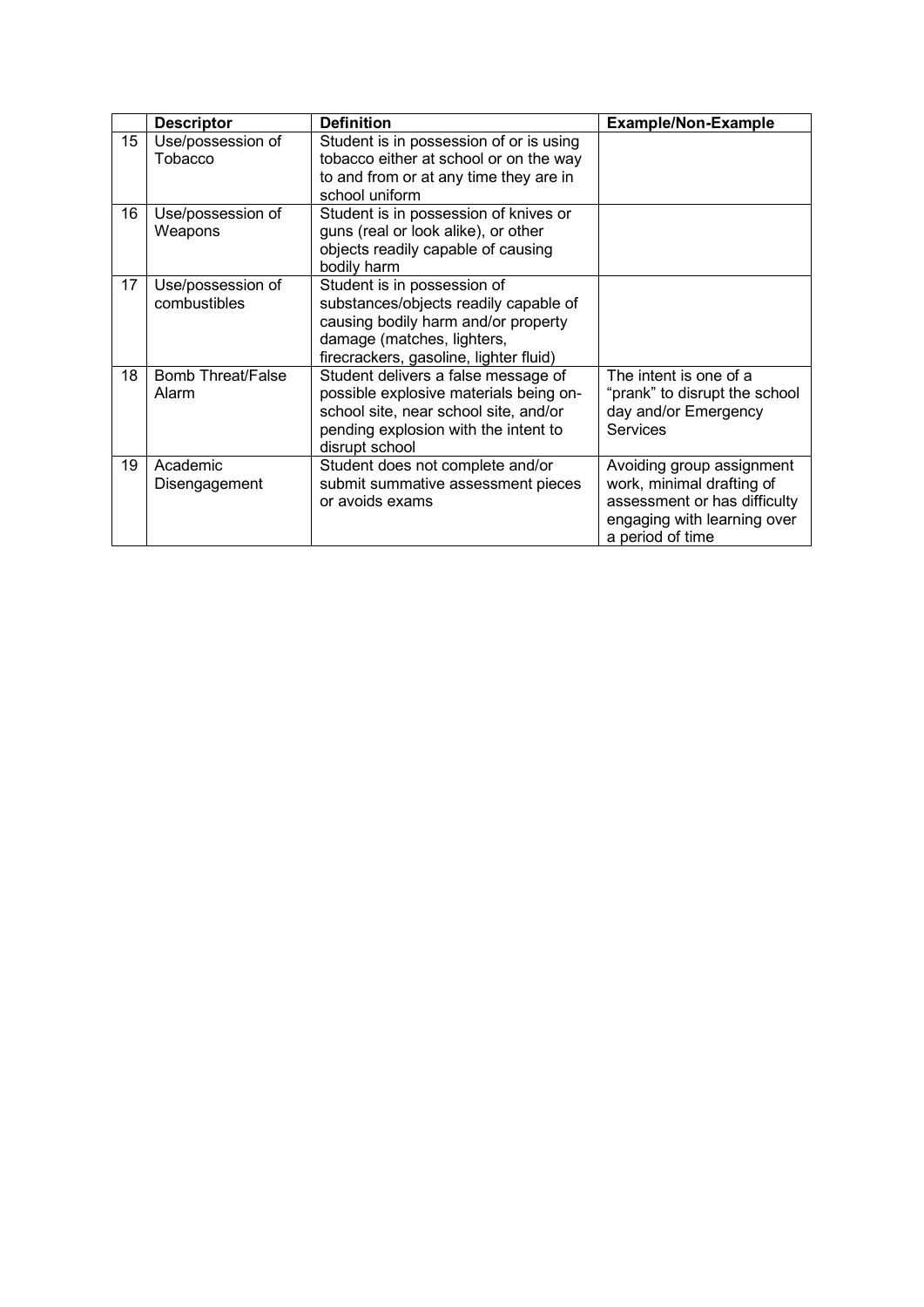# **Appendix B: Strategies to Manage Minor Behaviour**

| <b>Technique</b>             | <b>Explanation</b>                                                                                                                                                                                                                                                                                                                                                                                                                                                                                                  |
|------------------------------|---------------------------------------------------------------------------------------------------------------------------------------------------------------------------------------------------------------------------------------------------------------------------------------------------------------------------------------------------------------------------------------------------------------------------------------------------------------------------------------------------------------------|
| Proximity                    | Every teacher knows how effective it is to stand near a child who is having<br>difficulty. This technique is the strategic placement/movement by the teacher<br>in order to encourage positive behaviour. The teacher is a source of support<br>and strength and helps the student to control his impulses by her proximity.                                                                                                                                                                                        |
| Signal<br>Non-verbal Cue     | Teachers have a variety of signals that communicate to the student what is<br>expected. These non-verbal techniques include such things as eye contact,<br>hand gestures, a card system, picture cues, etc. Such simple cues suggest<br>that the teacher is aware of the student's behaviour and is prepared to<br>intervene if the behaviour continues. This works best when the teacher has a<br>relationship with the student(s) and the non-verbal cues have already been<br>taught to the group.               |
| Ignore/Attend/<br>Praise     | This technique is based on the power of praise or specific positive feedback.<br>The teacher praises an appropriately behaving student in proximity to the<br>inappropriately behaving student. The praise serves as an indirect prompt for<br>the misbehaving student and reinforcement for the one behaving<br>appropriately. When the student exhibits the appropriate behaviour,<br>attention and praise is then provided.                                                                                      |
| Restitution                  | Involves having the student compensate for any damage that is a result of<br>his or her actions. Restitution is required to repair any damage done, restore<br>the environment to its original condition, or make amends to persons who<br>were affected by the behaviour.                                                                                                                                                                                                                                          |
| <b>Re-Direct</b>             | This strategy employs a very brief, clearly and privately stated verbal<br>reminder of the expected behaviour. A re-direct includes a specific<br>restatement of the schoolwide, non-classroom or classroom rule/procedure.<br>A re-direct emphasis the "what" of the behaviour instead of the "why".                                                                                                                                                                                                               |
| Re-teach                     | Re-teaching builds on the re-direct above and re-teaches the specific<br>expectation in question and reminds of the procedures or routine for doing<br>so. It capitalises on the teachable moment to review the expectation more<br>thoroughly yet briefly. As in all instruction, you label the skill, teach and<br>show, and give the student the immediate opportunity to practice<br>demonstrating the behaviour. Once the student uses the appropriate<br>behaviour, specific positive feedback should follow. |
| Provide Choice               | Providing choice can be used when re-directs or re-teaching have not<br>worked. This is the statement of two alternatives - the preferred or desired<br>behaviour or a less preferred choice. When options are paired in this way,<br>students will often make the preferred choice. Pause after providing the<br>choice, and when the student chooses wisely, provide praise.                                                                                                                                      |
| <b>Student</b><br>Conference | This is a lengthier re-teaching or problem-solving opportunity when<br>behaviour is more frequent or intense. The behaviour of concern is<br>discussed, the desired behaviour is taught, and a plan is made to ensure the<br>behaviour is used in the future. A student conference might include practice.                                                                                                                                                                                                          |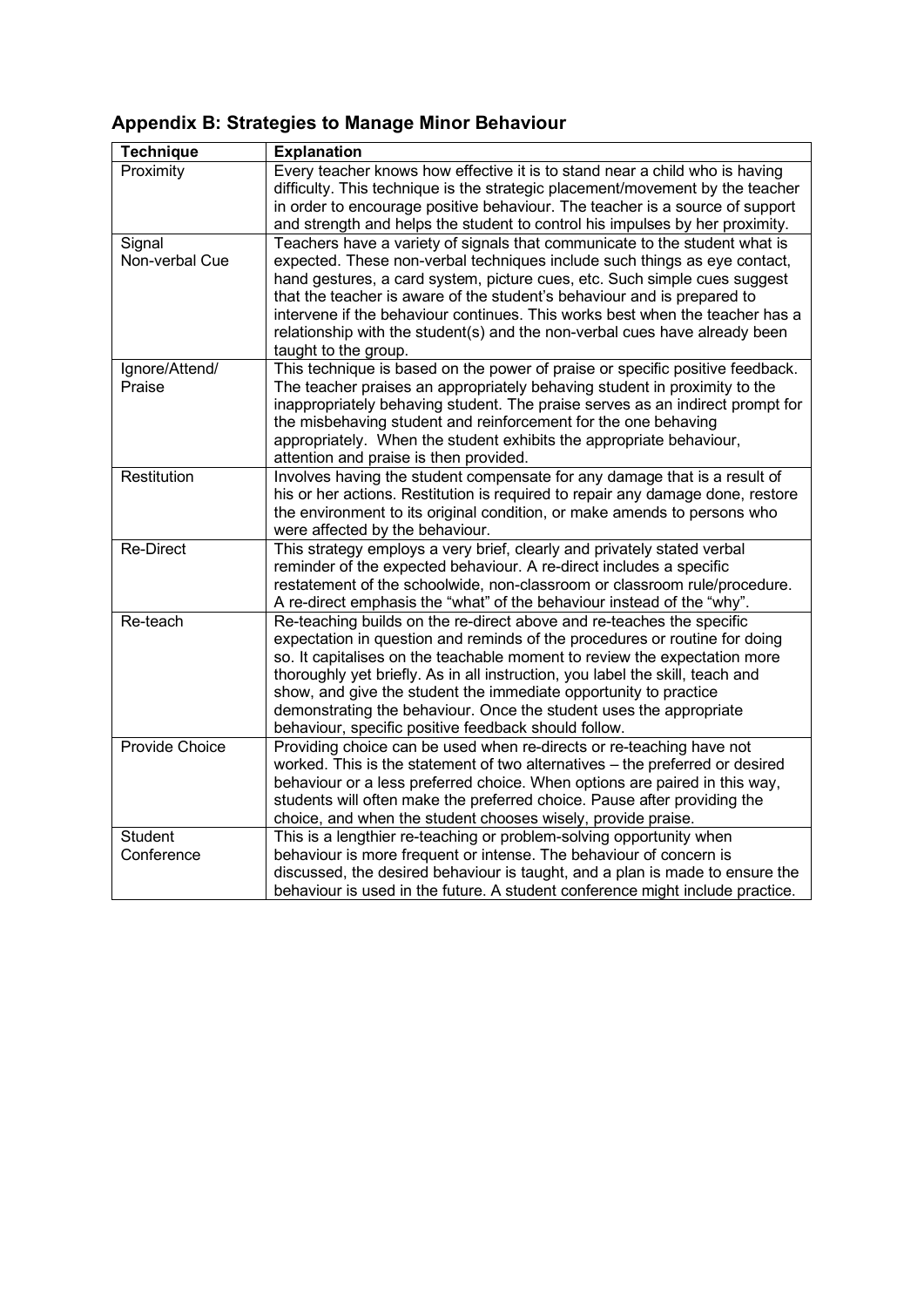# **Appendix C: St Mary's Behaviour Matrix**

| A faith community<br>reflecting:                                                              | In class                                                                                                                                                                                               | On our grounds                                                                                                                                                                          | Out in our community                                                                                                                                                                                | When online and using digital<br>technologies                                                                                                                                                                                                                                                                                   |
|-----------------------------------------------------------------------------------------------|--------------------------------------------------------------------------------------------------------------------------------------------------------------------------------------------------------|-----------------------------------------------------------------------------------------------------------------------------------------------------------------------------------------|-----------------------------------------------------------------------------------------------------------------------------------------------------------------------------------------------------|---------------------------------------------------------------------------------------------------------------------------------------------------------------------------------------------------------------------------------------------------------------------------------------------------------------------------------|
| Service through our<br>respect for others and our<br>environment                              | I will:<br>Be ready to learn<br>Respect other's<br>equipment, facilities and<br>belongings<br>Use respectful language<br>and behaviour<br>• Offer to help                                              | I will:<br>Be mindful of and help<br>others<br>Respect property and<br>$\bullet$<br>equipment<br>Keep grounds clean<br>Use equipment properly                                           | I will:<br>• Be respectful<br>Protect the environment<br>Thank volunteers and be<br>sure to volunteer myself<br>• Use manners<br>• Be a positive ambassador                                         | I will:<br>Respect other's opinions and<br>privacy<br>Respect myself by not sharing<br>$\bullet$<br>inappropriate photographs with<br>others<br>Spread positivity<br>Be cyber-safe<br>$\bullet$                                                                                                                                 |
| Courage through our<br>strength to do the right<br>thing                                      | I will:<br>• Take on responsibilities<br>and seize opportunities<br>Ask questions and<br>'have a go'<br>Be a positive role model<br>Treat others with<br>respect<br>• Try my best                      | I will:<br>Be safe<br>$\bullet$<br>Report wrong doings<br>Not be a bystander<br>Treat others the way I<br>would like to be treated<br>Include others<br>$\bullet$                       | I will:<br>Be friendly, inclusive and<br>welcoming<br>Stand up for what is right<br>Volunteer whenever<br>possible<br>Be a leader<br>Uphold Christian values                                        | I will:<br>Report cyberbullying<br>$\bullet$<br>Respect other's privacy<br>Be positive and supportive<br>Support and include others<br>Use technology to enhance my<br>learning<br>Make good choices and<br>$\bullet$<br>encourage others to do the<br>same                                                                     |
| Justice through our<br>responsible actions to<br>ensure the safety and<br>dignity of everyone | I will:<br>Be safe, responsible<br>and respectful<br>Engage in learning by<br>doing my best<br>Listen and follow<br>instructions<br>Include and encourage<br>everyone<br>Wear our uniform<br>correctly | I will:<br>Be safe, responsible and<br>respectful<br>Look out for and include<br>others<br>Listen and follow<br>instructions<br>Wear our uniform<br>correctly<br>• Use equipment safely | I will:<br>Be safe, responsible and<br>respectful<br>Project a positive image<br>Respect the dignity of all<br>Help when help is needed<br>Support those who need it<br>Wear our uniform with pride | I will:<br>Be safe, responsible and<br>$\bullet$<br>respectful<br>Keep my personal life and the<br>$\bullet$<br>personal life of others private<br>Take a stand against bullying<br>$\bullet$<br>Not take, upload or share<br>$\bullet$<br>pictures of others without their<br>permission<br>Always use appropriate<br>language |